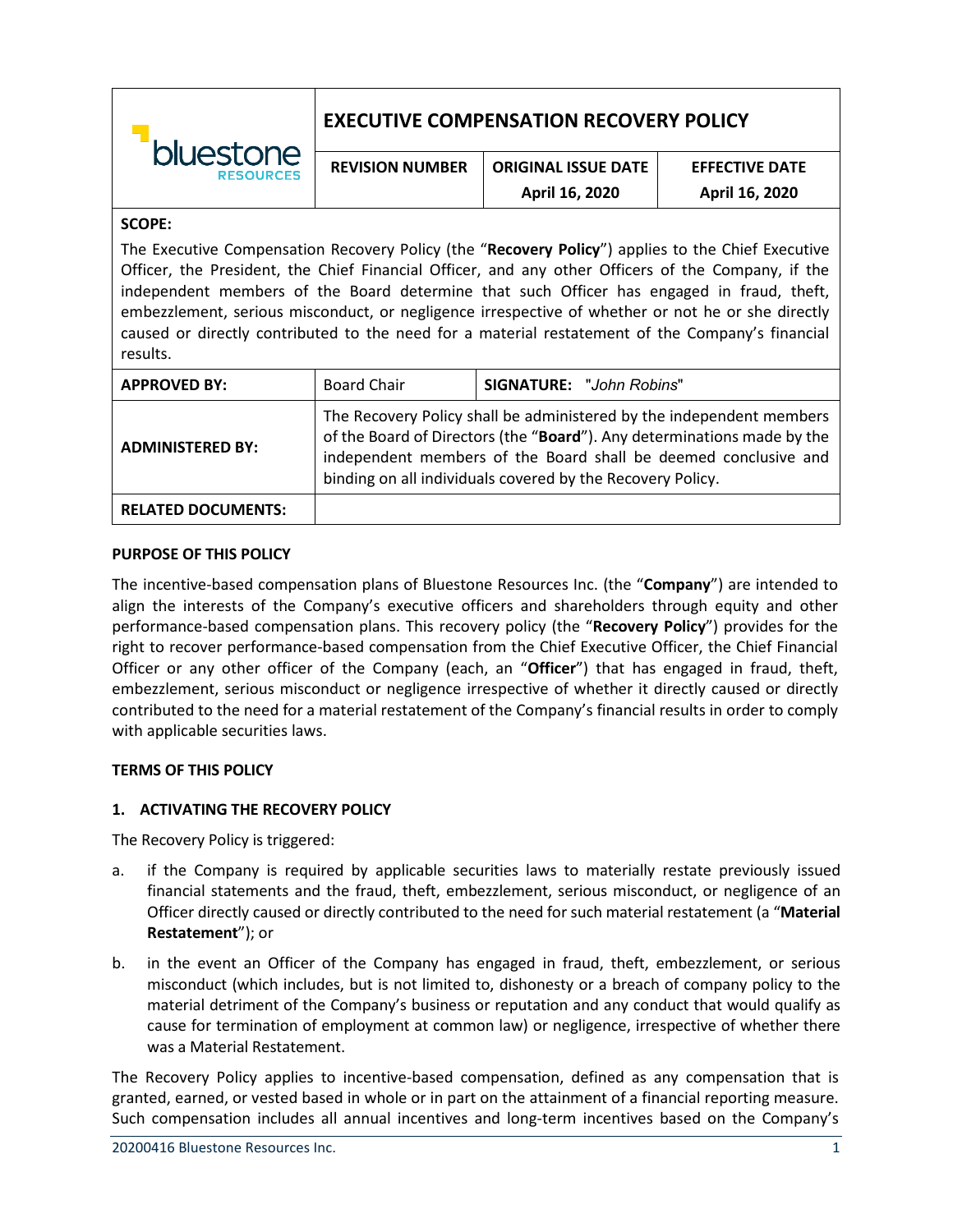financial performance, whether paid in cash or in equity, where the award or size of the award was contingent on such performance.

Any compensation recovered under this Recovery Policy shall be limited to awards issued on or after the Effective Date of this Recovery Policy.

# **2. RECOVERY/CANCELLATION/CLAWBACK**

In their sole discretion, the independent members of the Board may (subject to applicable laws and the terms and conditions of any compensation plans) within three months of (i) the discovery of the fraud, theft, embezzlement, serious misconduct, negligence, or (ii) a Material Restatement:

- a. in the case of incentives based on the Company's financial performance, seek recovery from such Officer of the portion of performance-based compensation awarded to and received by the Officer during the 24-month period preceding the date on which the Company is required to prepare the accounting restatement (the "**Restatement Date**"), that is greater than the compensation that the Officer would have been awarded or received had such compensation been calculated on the basis of the restated financial results (the "**Attributable Portion**"); and
- b. in the case of incentives that are based on the market price of the securities of the Company (i) cancel any unvested options or other equity compensation securities, or clawback any vested and unexercised options or other equity compensation securities or other unpaid incentive awards, that are outstanding on the Restatement Date that were granted or awarded to the Officer during the 24 month period preceding the Restatement Date, provided that, if determinable, only the Attributable Portion of such options or other securities shall be subject to cancellation or clawback; and (ii) require that the Officer shall repay the after-tax amount of any gain on the exercise of options, or the settlement of other equity compensation securities which were exercised or settled within 12 months from the end of the financial period that was subject to the financial restatement, provided that, if determinable, only the gain (adjusted for tax effects as the independent Directors determine to be reasonable) from the Attributable Portion of the options or other equity compensation securities shall be subject to repayment.

# **3. OTHER REMEDIES**

In addition to seeking recovery of the Attributable Portion, cancelling or clawing back options or other equity awards or other unpaid incentive awards, the independent members of the Board may dismiss the Officer in accordance with the terms of the Officer's Employment Contract and applicable law, authorize legal action for breach of fiduciary duty, or take other action to enforce the Officer's obligations to the Company as it may fit in the facts of the particular case. In determining the appropriate action, the independent members of the Board may also take into account penalties or punishments imposed by law enforcement agencies or regulators. The power of the independent members of the Board to determine the appropriate punishment for the wrongdoer is in addition to, and not in lieu of, penalties and punishment imposed by third party entities.

For purposes of the Recovery Policy, an action by, or an act of omission by, an Officer will not be considered to constitute negligence or serious misconduct if the Officer in good faith relied upon the advice of the Company's accountants, auditors, financial advisors, or legal counsel or other experts.

# **4. DISCRETION IN ENFORCING THE RECOVERY POLICY**

The independent members of the Board are empowered with the authority to decline to seek recovery of some or all of the amounts otherwise determined to be recoverable under the Recovery Policy if they determine that doing so would be: (i) unreasonable or (ii) contrary to the interests of the Company and its shareholders. In making such determination, the independent members of the Board may take into